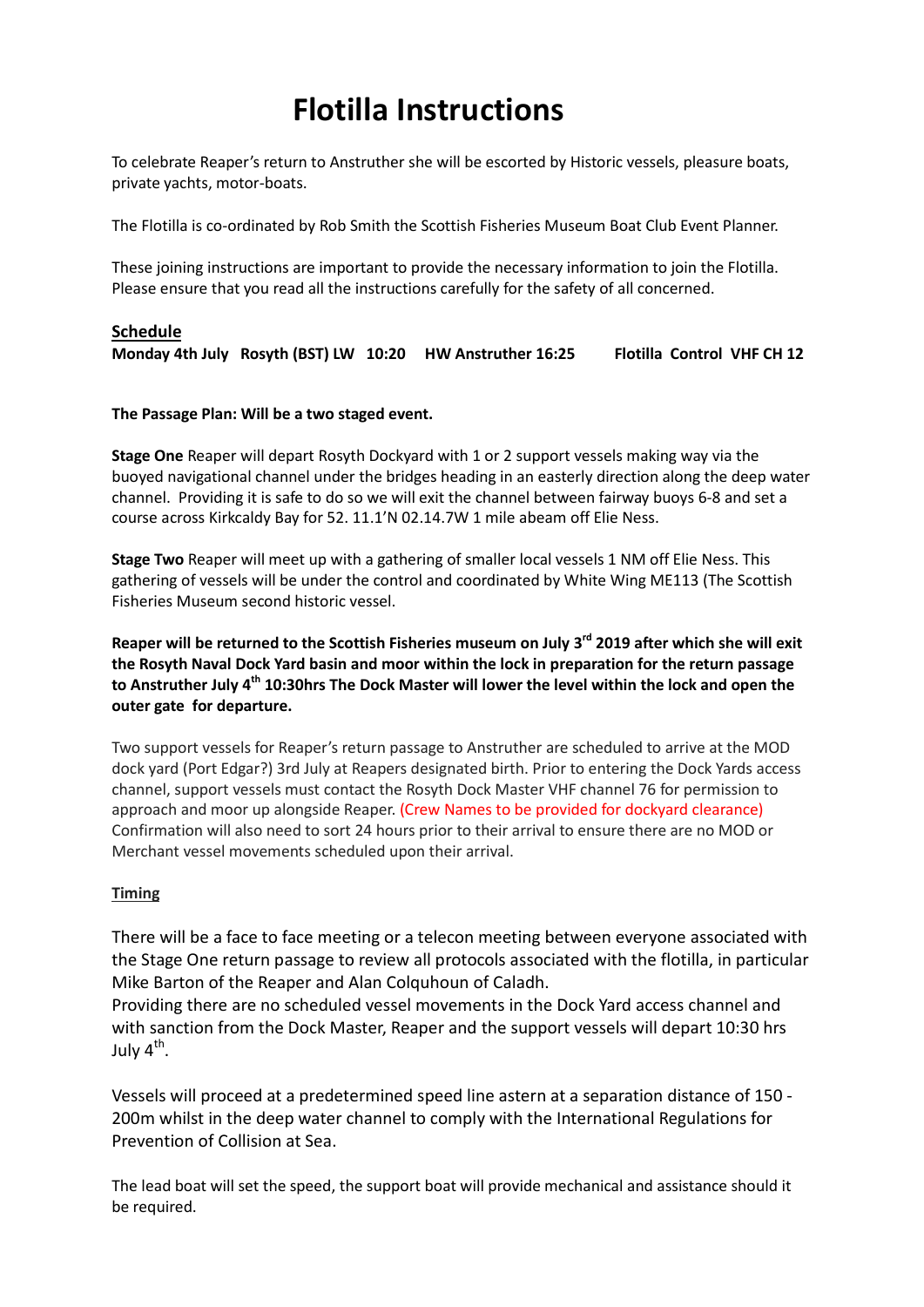Support boats may issue specific instructions and we ask everyone to listen carefully and to comply immediately with all instructions The designated "support boats" are: Stage one Caladh. Stage Two White Wing ME 113

#### EMERGENCY PROCEEDURES

#### Reportable Incident

In the event of an incident that involves personal injury or where the boat is in danger and needs assistance, contact the Column Leader in the first instance on the allocated channel (VHF 12) who will then initiate the appropriate action. All such incidents will be recorded logged for information or action as required. It is very important that all participants keep "radio silence" once they have completed their initial "comms check" with their Column leader unless they have something significant to report.

#### Shore Support Managers : Ian Goodyear, Rob Smith

#### Flotilla Incident Managers : Richard Wemyss, Andrew Gould, Mike Barton

#### Incident Matrix

| <b>Type of Incident</b> | <b>Action Taken</b>                                             | <b>Lead Officer</b>  | <b>Comms Instruction</b> |
|-------------------------|-----------------------------------------------------------------|----------------------|--------------------------|
| <b>Crew</b> Member      | Skipper reports incident to Column Leader                       | Flotilla Afloat      | N/A                      |
| suffers minor cut       | on Channel 12 who informs what if any                           | Manager              |                          |
| or mishap               | assistance is required.                                         | (FIM)                |                          |
| Vessel loss             | Skipper reports incident to the Column                          | <b>FIM</b>           | Initially Ch12 for the   |
| power or lack of        | Leader Reaper or White Wing who                                 |                      | disabled vessel only     |
| steerage                | immediately informs other column vessels                        |                      | (other vessels retain    |
|                         | of hazard and reports incident to Support                       |                      | radio silence). FIM      |
|                         | Vessel on Channel 12 take the disabled                          |                      | decide on Flotilla       |
|                         | vessel in tow                                                   |                      | channel change           |
|                         |                                                                 |                      | depending on risk to     |
|                         |                                                                 |                      | other vessels            |
|                         | Collision between As above but FIM will instruct all vessels in | <b>Initially FIM</b> | Initially Column vessels |
| vessels                 | column to maintain watch on Channel 12                          | potentially          | stay on Channel 12,      |
|                         | and consider requesting nominated vessels                       | <b>HMCG</b>          | FIM to decide if HMCG    |
|                         | to standby and assist depending on                              |                      | required to manage       |
|                         | immediate damage assessment. FIM                                |                      | incident on Ch16         |
|                         | contact HMCG for assistance                                     |                      |                          |
| Adverse weather         | All vessels to take appropriate action until                    | <b>FIM</b>           | Column leaders to        |
|                         | the squall has passed seek appropriate                          |                      | request all participants |
|                         | shelter and return to home port when able                       |                      | to Abort issued with     |
|                         | to do so                                                        |                      | vessels to remain on     |
|                         |                                                                 |                      | Ch12 Until weather       |
|                         |                                                                 |                      | conditions improve.      |

#### **EMERGENCIES**

MOB, Vessel collision. Contact HMCG channel 16 and request RNLI immediate assistance.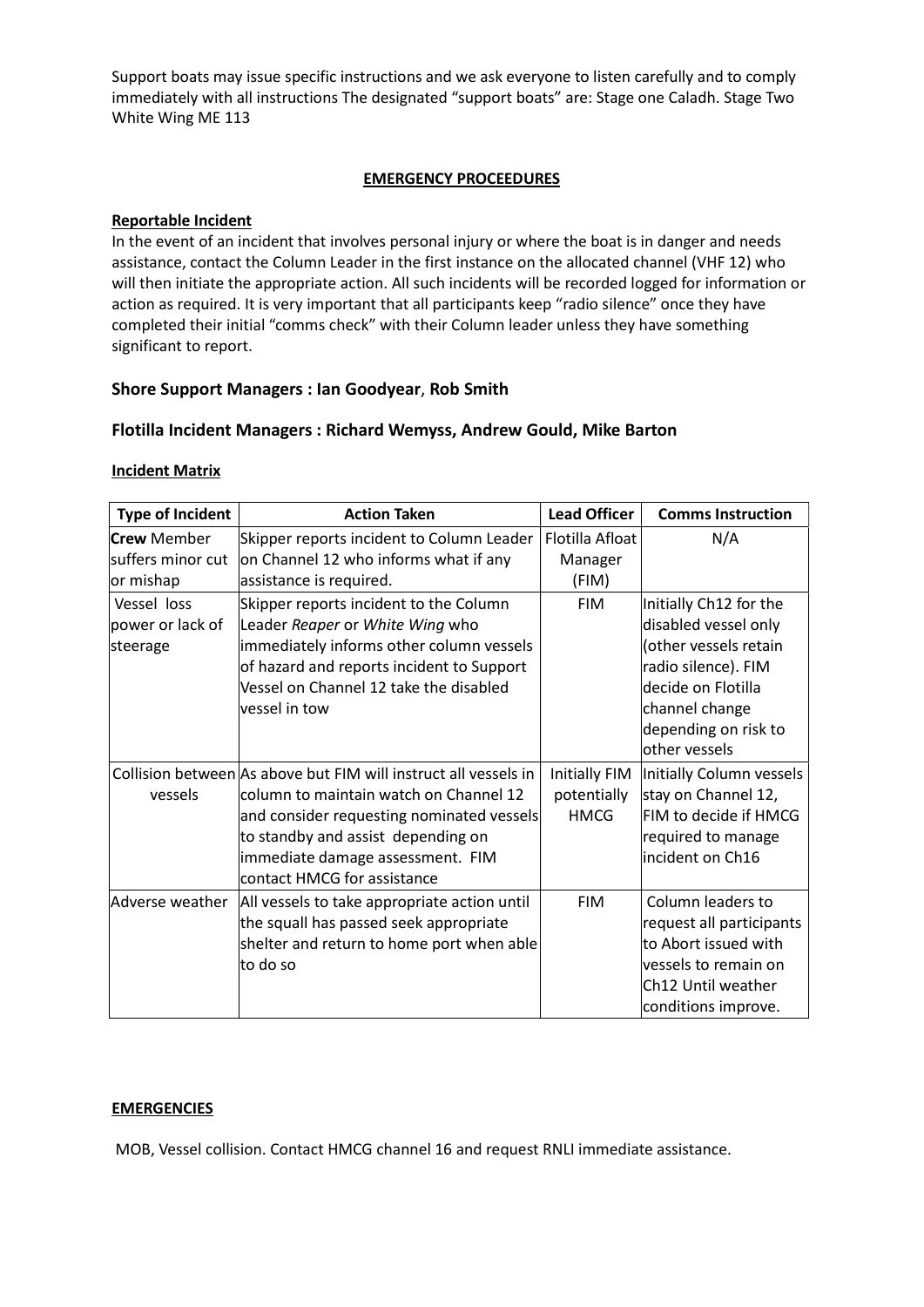### FIRST AID FACILITIES

In the event of an immersion of any crew member revert to Cold Water Shock procedures.

Every vessel within the flotilla must have an adequate First Aid Box to address basic requirements.

#### RADIO COMMUNICATIONS

It would be preferable if all vessel taking part have dual radio channel capability to listen on the proposed flotilla channel and the international distress channel 16. If the dual feature is not available two radios will be requested. Take your Mobile as a standby and for possible Ship to Shore communication.

> All boats must carry a marine band VHF transceiver. Marine band VHF channels to be used are listed below.

| <b>VHF12</b>  | <b>Fruitful KY 40</b>    | <b>Flotilla Incident</b> |
|---------------|--------------------------|--------------------------|
| <b>VHF12</b>  | White Wing KY 113        | <b>Flotilla Incident</b> |
| <b>VHF12</b>  | <b>Reaper FR 958</b>     | <b>Flotilla Incident</b> |
| <b>VHF 16</b> | <b>Emergency Channel</b> | <b>HMCG monitor</b>      |

Each support vessel will be on VHF Channel 12 Throughout. In the event of an incident occurring procedures and responses will be initially co-ordinated by the Flotilla Incident Manager. Full control of the event with be controlled and coordinated by HMCG

In the event of an incident the primary support vessels will request all communications not associated with the event must then cease until the situation has been secured.

#### CREW LIMITATIONS AND CREW LIST

1. A crew list of all the people expected to participate together with a Next of Kin contact list that shall, so far as possible, be up to date and complete at the start of the flotilla. The latter will be held by the nominated shore contact.

#### Elie Ness

 Prior to Reaper's arrival at Elie Ness White Wing ME113 will be the coordinating vessel in preparing the other vessels

It is hoped that Anstruther's ALB and ILB lifeboats will take part in Reaper's home coming if not otherwise engaged

The mustering areas are as shown on chart with White Wing ME 113 being the coordinating vessel preparing the smaller vessels for the final part of the passage. Each boat skipper will have been made aware of their position in line and will be called forward on VHF channel 12 to join and follow lead boat. See Flotilla Layout attached to email.

#### St Monans

Prior to Reaper's arrival at St Monans, Sunflower Blue and Lily II will wait inshore of theReaper and Caladh in readiness for the White Wing ME113 to prepare them to join the end of Column 1 and Column 2 respectively. See Flotilla Layout attached to email.